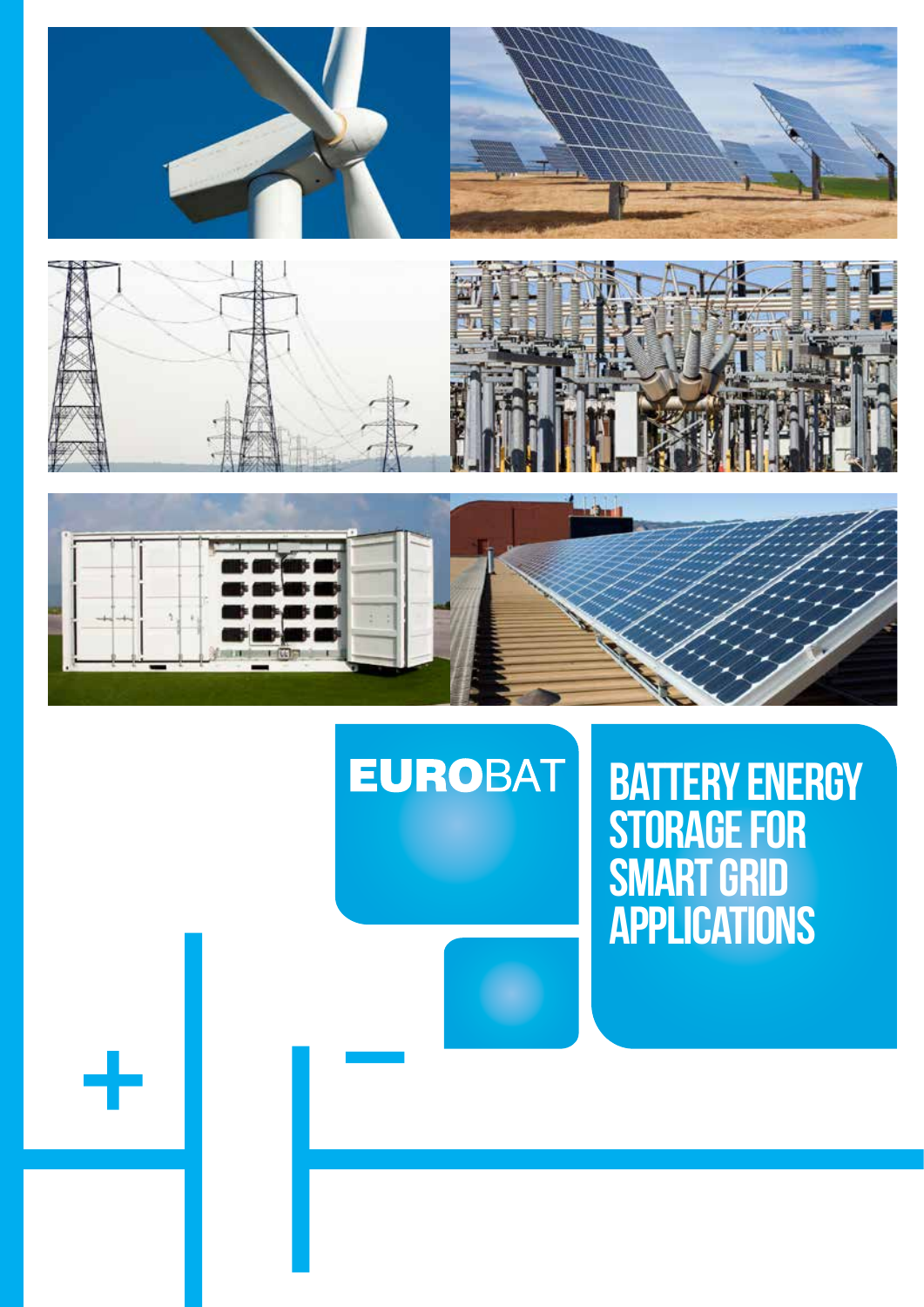EUROBAT, the Association of European Automotive and Industrial Battery Manufacturers, acts as a unified voice in promoting the interests of the European automotive, industrial and special battery industries of all battery chemistries to the EU institutions, national governments, customers and the media. With over 40 members comprising over 90% of the automotive and industrial battery industry in Europe, EUROBAT also works with stakeholders to help develop a vision of future battery solutions to issues of public interest in areas like e-mobility and renewable energy storage.

This paper was prepared by the Smart Grids Task Force of EUROBAT's Industrial Battery Committee:

- Rainer Bussar, Exide Technologies, Chairman
- Michael Lippert, Saft
- Géry Bonduelle, EnerSys EMEA
- René Linke, Hoppecke Batterien
- Giorgio Crugnola, FIAMM
- Joseph Cilia, Abertax Technologies
- Klaus-Dieter Merz, Abertax Technologies
- Chris Heron, EUROBAT Secretariat
- Erwin Marckx, EUROBAT Secretariat

#### Disclaimer

*This publication contains the current state of knowledge about the topics addressed in it. It was prepared by the EUROBAT office in collaboration with members of the Association. Neither EUROBAT nor any other member of the organization can accept any responsibility for loss occasioned to any person acting or refraining from action as a result of any material in this publication.*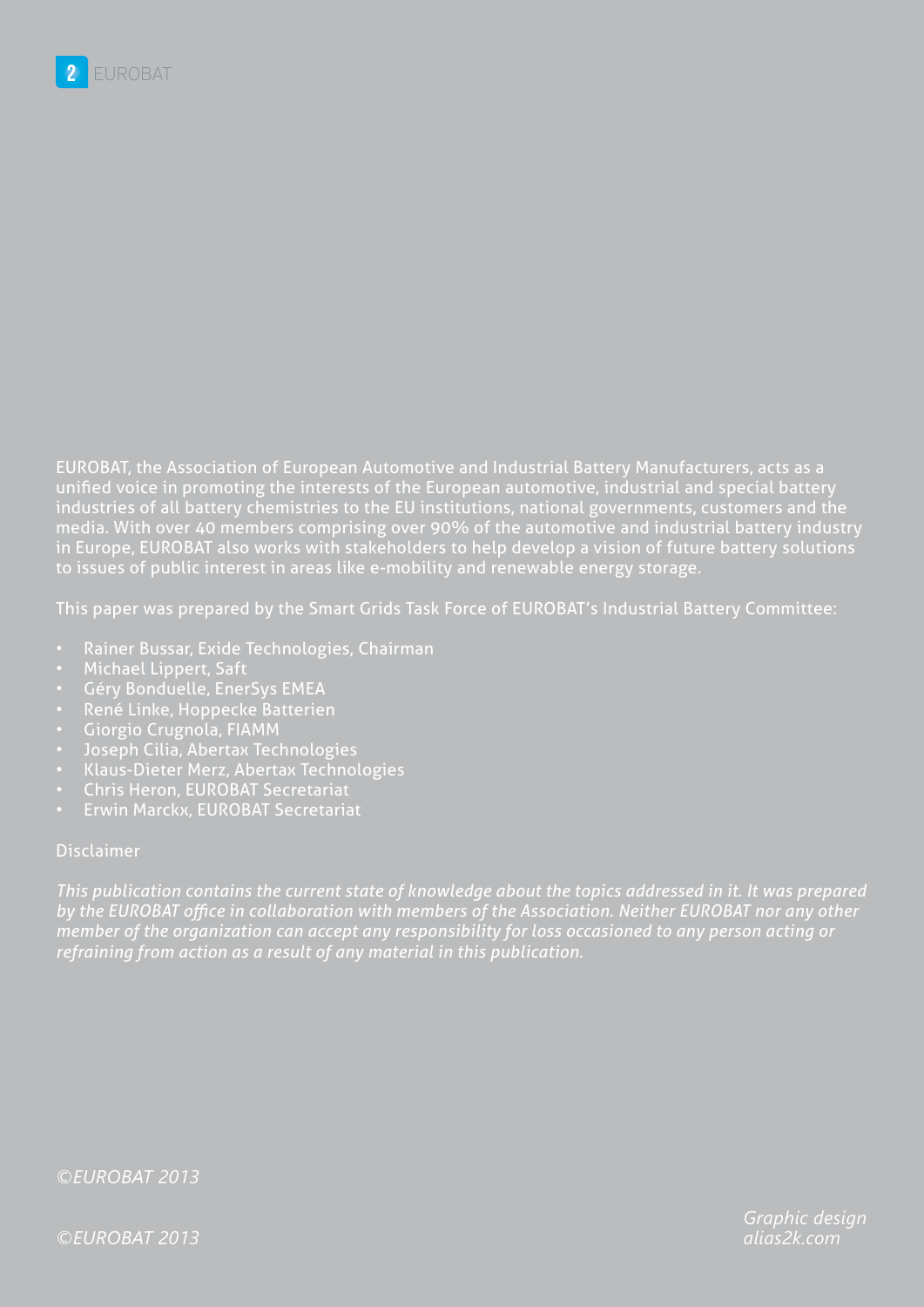# Table of Contents Battery Energy Storage for Smart Grid Applications

| 1.               |                                                | <b>INTRODUCTION</b>                                                       | p. 4  |
|------------------|------------------------------------------------|---------------------------------------------------------------------------|-------|
| 2.               |                                                | NEW MARKETS FOR ON-GRID BATTERY ENERGY STORAGE                            | p. 6  |
| $\overline{3}$ . |                                                | <b>DECENTRALISED BATTERY ENERGY STORAGE FOR GRID</b><br><b>MANAGEMENT</b> | p. 9  |
|                  | 3.1.                                           | Battery Energy Storage in a smartening Electricity sector                 | p. 9  |
|                  | 3.2.                                           | Services and Functions of Battery Energy Storage for Grid Operators       | p. 10 |
| 4.               | BATTERY ENERGY STORAGE FOR HOMES AND BUILDINGS |                                                                           | p. 11 |
|                  | 4.1.                                           | <b>Battery Energy Storage at a customer level</b>                         | p. 11 |
|                  | 4.2.                                           | <b>Functions of BES in End-user applications</b>                          | p. 12 |
| 5.               | <b>OVERVIEW OF BATTERY TECHNOLOGIES</b>        |                                                                           | p. 14 |
|                  | 5.1.                                           | <b>Lead-based batteries</b>                                               | p. 14 |
|                  | 5.2.                                           | <b>Lithium-based batteries</b>                                            | p. 15 |
|                  | 5.3.                                           | <b>Nickel-based batteries</b>                                             | p. 16 |
|                  | 5.4.                                           | <b>Sodium-based batteries</b>                                             | p. 17 |
|                  |                                                |                                                                           |       |

6. CONCLUSION AND RECOMMENDATIONS **p. 18** p. 18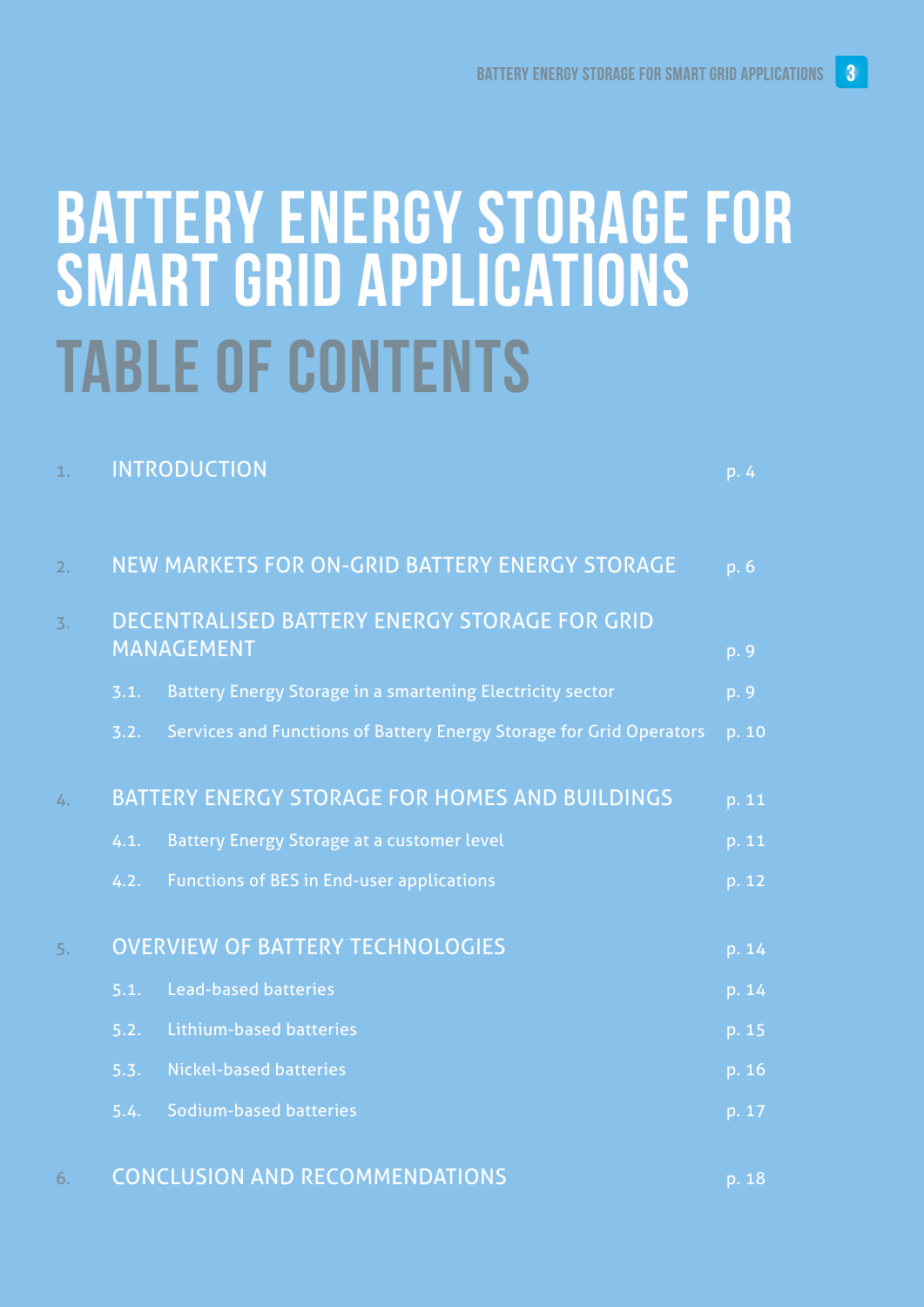# INTRODUCTION

**E***UROBAT, the Association of European Automotive and Industrial Battery Manufacturers, welcomes the European Commission's January 2013 Working Paper "The future role and challenges of Energy Storage", which is valuable in its prioritisation of all energy storage technologies and its commitment to address them more effectively in EU energy policies.* 

*EUROBAT has actively contributed to the followup work of EASE, the European Association for the Storage of Energy, and EERA, the European Energy Research Alliance, to develop the crossindustry "European Energy Storage Technology Development Roadmap towards 2030". The collective industry vision provides invaluable information on what is required to develop supportive market conditions for Energy Storage in the period towards 2020-2030.*

*This complimentary EUROBAT paper has been compiled to provide information on the specific advantages of utilising Battery Energy Storage (BES) solutions to support Europe's future Smart Grid. It aims to enhance knowledge about batteries and how they can contribute to society in the context of the European Union's longterm climate and energy policies, in which "Smart Grids will be the backbone of the future decarbonised power system".1*

1

*This paper acts as a reference document explaining the potential contribution of battery energy storage at all levels of the electricity grid: generation, transmission, distribution and customer. The paper also gives an overview of the four main battery technologies commercially available for energy storage – Lead, Lithium, Nickel and Sodium-based batteries – and makes a series of recommendation for how their mass-market utilisation can be facilitated at a European level.*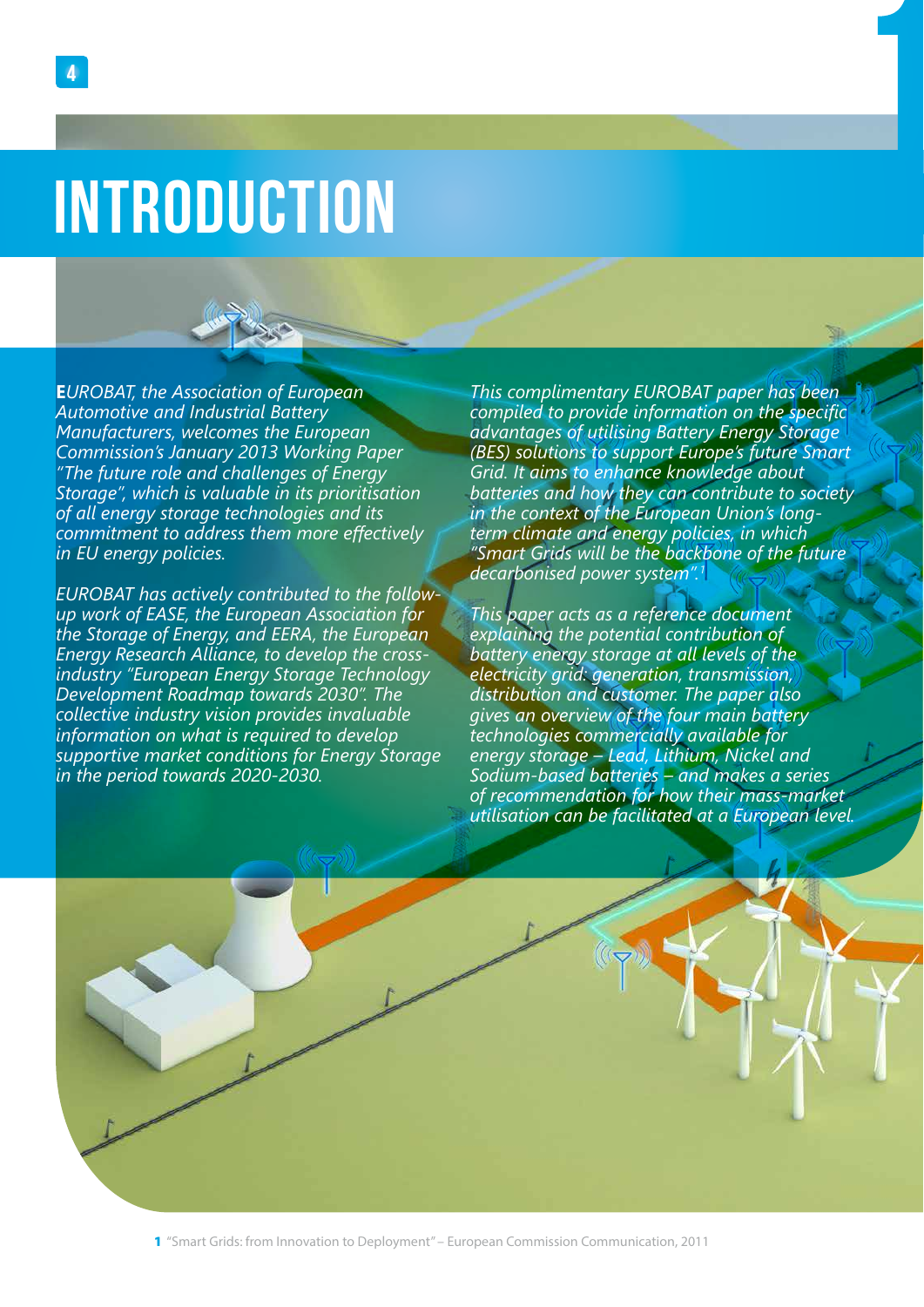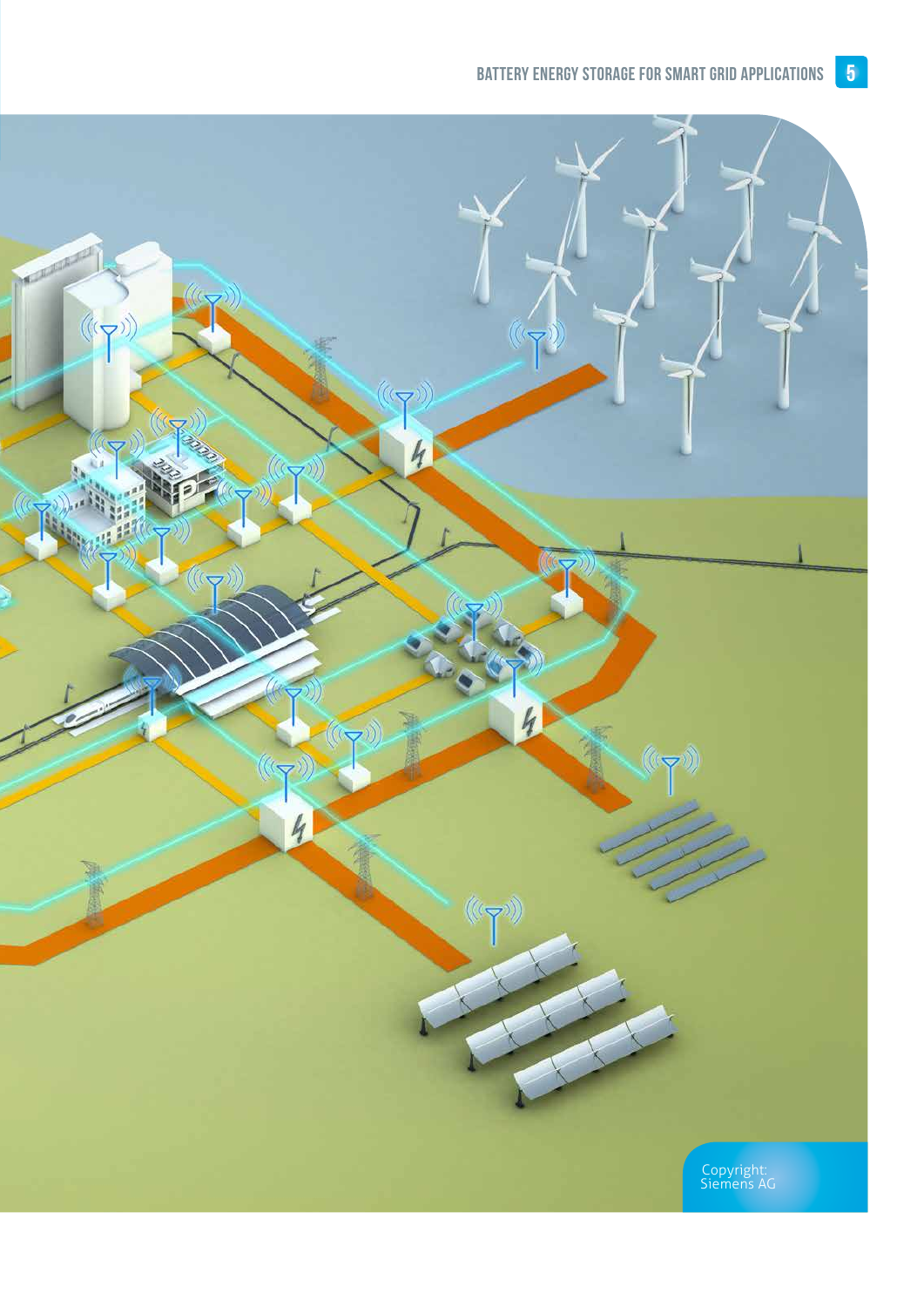# New markets for on-grid Battery Energy Storage (BES)

*Energy Storage (ES) is expected to play a major role in Europe's future Smart Grid. The European Commission's 2012 Communication "Renewable Energy: a Major Player in the European Energy Market" states that "electricity storage is a clear key technology priority for the development of the European power system of 2020 and beyond, in the light of the increasing market share of renewable and distributed generation and the growing limitations of the energy grid". The Commission's Working Paper "The future role and challenges of Energy Storage" more specifically states:*

**Energy Storage can supply more flexibility**<br> **and balancing to the grid, providing**<br> **a back-up to intermittent renewable**<br> **energy. Locally, it can improve the**<br> **management of distribution networks, reducing** *and balancing to the grid, providing a back-up to intermittent renewable energy. Locally, it can improve the costs and improving efficiency. In this way, it can ease the market introduction of renewables, accelerate the decarbonisation of the electricity grid, improve the security and efficiency of electricity transmission and distribution, stabilise market prices for electricity, while also ensuring a higher security of energy supply.* 

These various functions ensure that demand for energy storage technologies will increase in line with Europe's decarbonisation. From a current capacity of 100GW, the International Energy Agency (IEA) has projected that the necessary amount of EES in the world in 2050 will double or triple to between 189GW or 305GW, corresponding to an output variation rate of renewable energies of 15% or 30% respectively.<sup>1</sup> RWTH Aachen has further calculated that an optimised European Electricity System with close to 100% renewable generation will require short-term hourly storage of 2000GWh.2

The European Battery Industry welcomes this impetus, and continues its work to optimise the technological and economical competitiveness of Battery Energy Storage systems for grid support.

BES systems range anywhere from 2kW (5 kWh – 20 kWh) up to 50MW (MWh), and are set apart by their fast response, mobility, and flexibility to be fitted to either high power or high energy applications. Batteries have the unique potential to provide energy storage services at all levels of the grid – generation, transmission, distribution or customer – while also providing several ancillary functions to their different users.

Traditionally, large-scale Pumped Hydro Storage Systems (PHS) have provided almost 99% of worldwide storage capacity, chiefly fulfilling the function of demand



**Storage applications at the differ** 

2

1 "Prospects for Large-Scale Energy Storage in Decarbonised Power Grids" – In

2 "Technology Overview of Energy Storage: Overview on the potential and or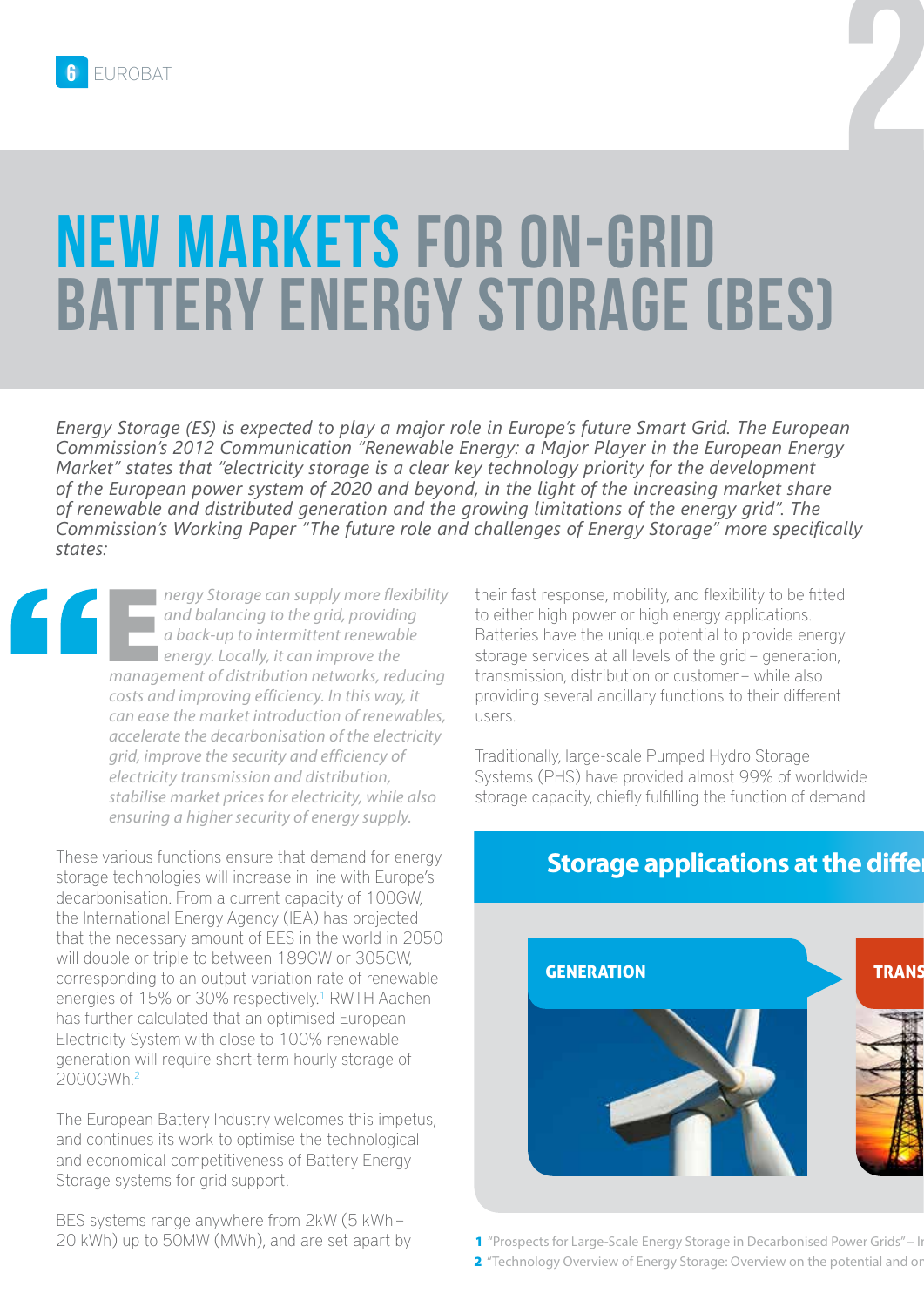#### STORAGE APPLICATIONS AT THE DIFFERENT LEVELS OF THE ELECTRICAL SYSTEM

1. Generation level: Arbritage, capacity firming, curtailment reductions

 $\frac{1}{2}$ 

- 2. Transmission level: frequency and voltage control, investment deferral, curtailment reduction, black starting
- 3. Distribution level: voltage control, capacity support, curtailment reduction
- 4. Customer level: peak shaving, time of use cost management, off-grid supply

levelling at a transmission level. As Renewable Energy Sources (RES) integration into Europe's electricity sector increases, additional smaller-scale and more flexible storage technologies are required at all levels (see pg. 9).

Batteries provide mobile and highly flexible storage capacity, and can be placed at several different places of the grid to ensure efficiency, including:

- Connection to a feeder of RES (photovoltaic, wind etc.)
- • Connection to High Voltage/Medium Voltage or Medium Voltage/Low Voltage Substations
- Connection to any point in the Low Voltage grid
- Connection to RES in homes and buildings

## **Storage applications at the different levels of the Electrical System**



1 ternational Energy Agency Working Paper, 2009 the deployment perspectives of energy storage technologies" – RWTH Aachen, 2012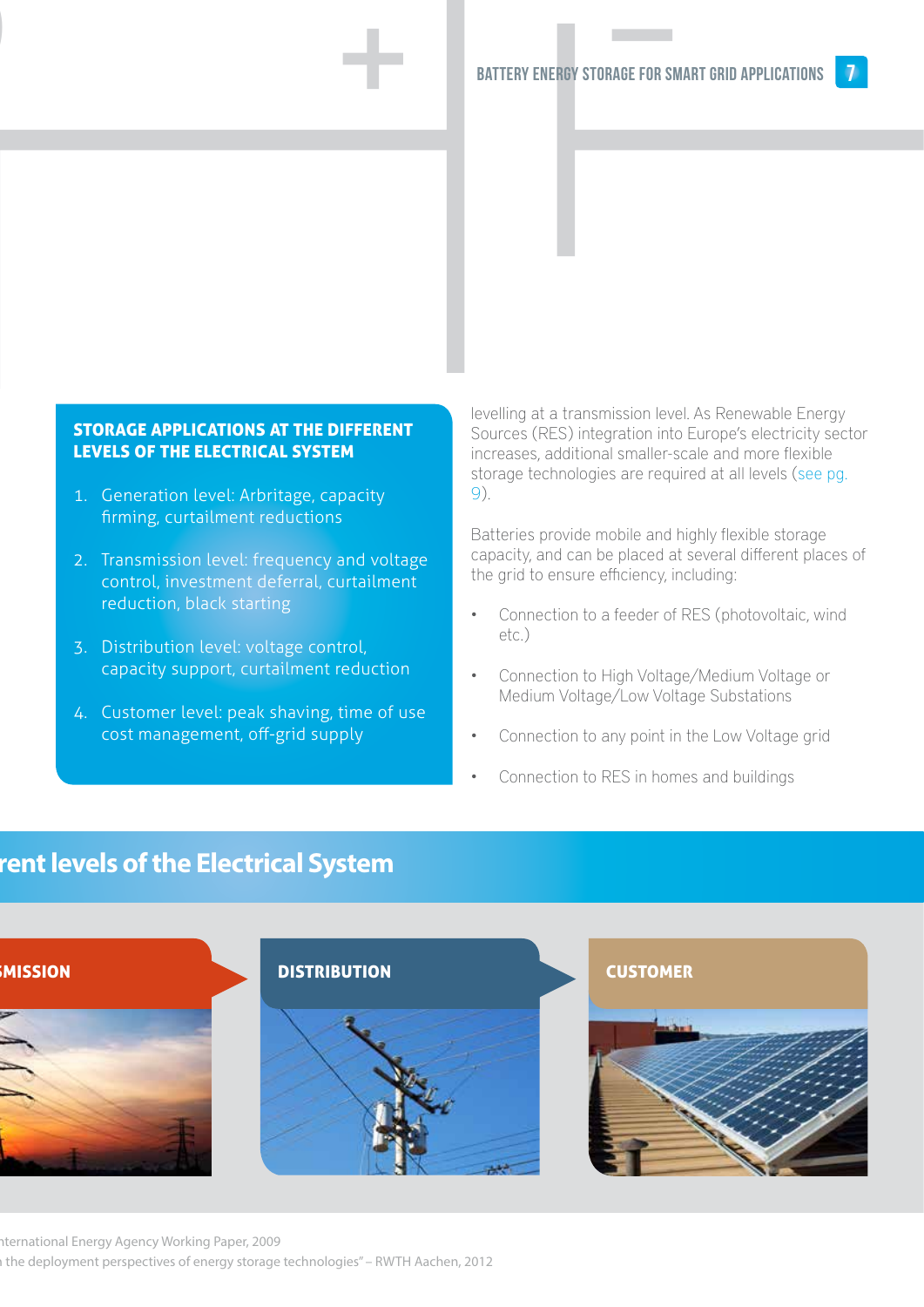Within this wide range of potential applications, the European Battery Industry has prioritised two areas in which the versatility and fast response of BES is most valuable in the short term:

**1. Decentralised energy storage for Grid Management** At a distribution level, BES can 'smooth out' electricity supply from variable RES to the low- and medium- voltage grid to match with demand, by controlling the power flow, mitigating congestion and maintaining voltage in an appropriate range.



**1. Energy management in homes and building** At a customer level, residential homes and small/ medium-sized enterprises are expected to become actively involved in modifing their energy spending patterns by monitoring their actual consumption in real time. BES will enable customers to store electricity when it is not needed and discharge it when needed.



For the purposes of this paper, EUROBAT will focus specifically on these priority areas, where battery technologies are already commercially available to competitively provide a portfolio of energy storage functions to grid operators or end-users.

In the longer-term, as their cost and performance continues to improve, batteries are also expected to become increasingly competitive for centralised energy storage on generation and transmission levels. Several projects have already been initiated to implement large-scale battery energy storage on the transmission level.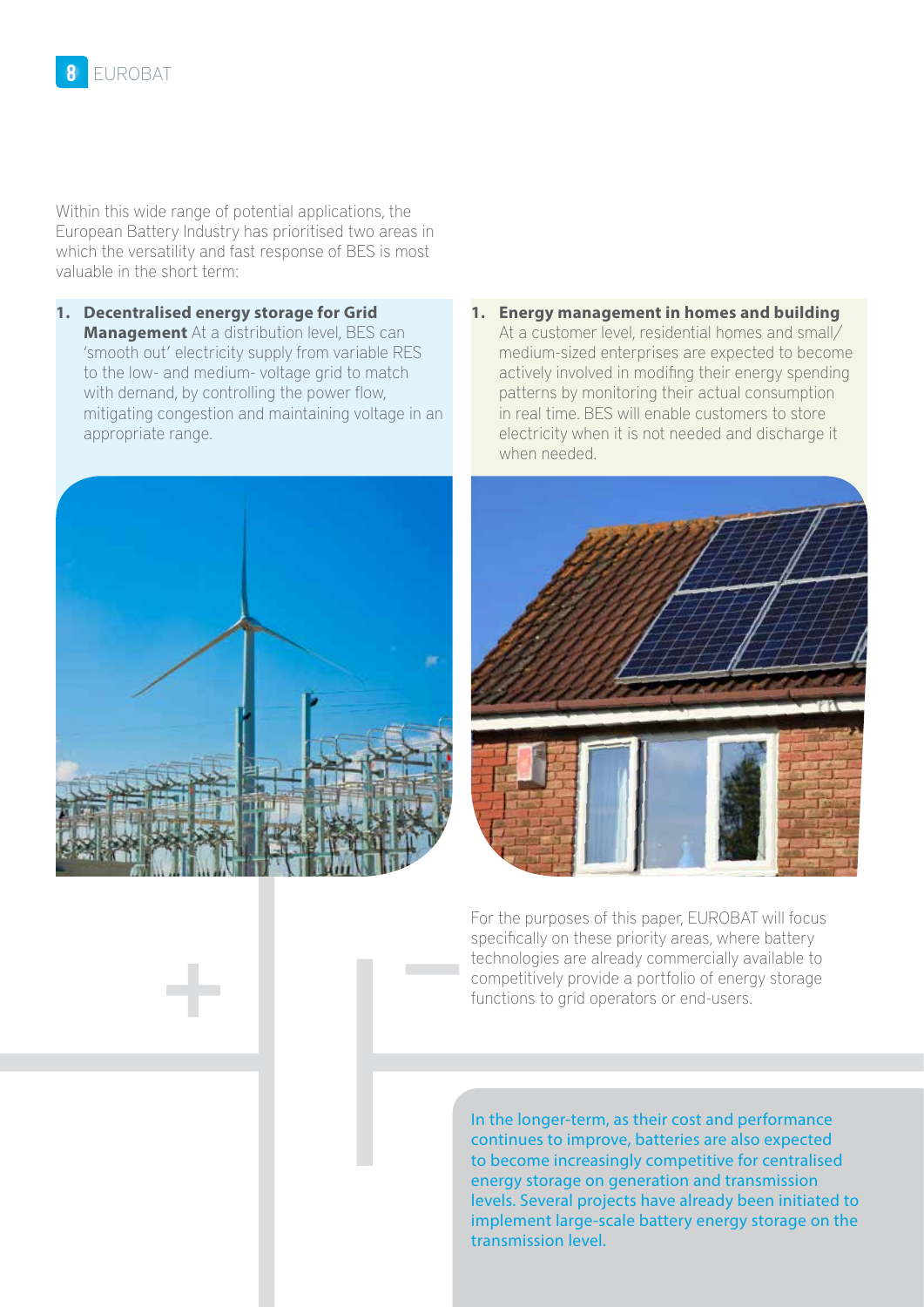# Decentralised Battery Energy STORAGE FOR GRID MANAGEMENT



Europe's distribution networks will need to accommodate an increasing number of local Renewable Energy Sources

## **Battery Energy Storage in a smartening electricity sector**

Batteries and other energy storage technologies are necessary for the successful incorporation of increased levels of Renewable Energy Sources into the EU's electricity grid. By 2020, RES is expected to represent 17% of the EU's total electricity consumption, already demanding substantial restructuring of the electricity system. While the proliferation of large-scale renewable generation sources such as offshore wind parks will need to be supported by investments into the transmission grid, Europe's low and medium voltage distribution networks will also be required to accommodate an increasing number of small or medium-scale local sources.

The role of Distribution Service Operators (DSOs) will change significantly in line with these developments, as they become responsible for the smart management of the electricity flowing within their grids, by dynamically managing distributed generation and demand. Power will no longer only flow in one direction from power sector to consumers, who will be encouraged to actively manage their energy demand. This evolution will only be possible through significant investment. The IEA has estimated that distribution networks will demand €480bn total

investment by 2035, which according to the European Commission will be 4-5 greater than that needed to develop Europe's transmission grid.*<sup>3</sup>*

3

This investment is necessary to develop commercial solutions to overcome the challenges that DSOs face in integrating RES into their networks: higher peak loads, more severe power requirements, and the challenge to continue matching supply and demand. Battery energy storage is an optimum solution for DSOs to maintain grid stability and flexibility in spite of these challenges, and demonstration projects have been underway for several years to prove the potential of different battery technologies in this capacity.

Decentralised BES has dynamic behaviour with fast and powerful response times enabling for compensation of fluctuating renewable generation. Large scale BES is also an efficient and emission-free solution to a number of ancillary services and to compensate for the different up- and downwards ramp rates of wind and solar generators compared to fossil fuel based power plants.

Battery Energy Storage is an optimum solution for DSOs to maintain grid stability and flexibility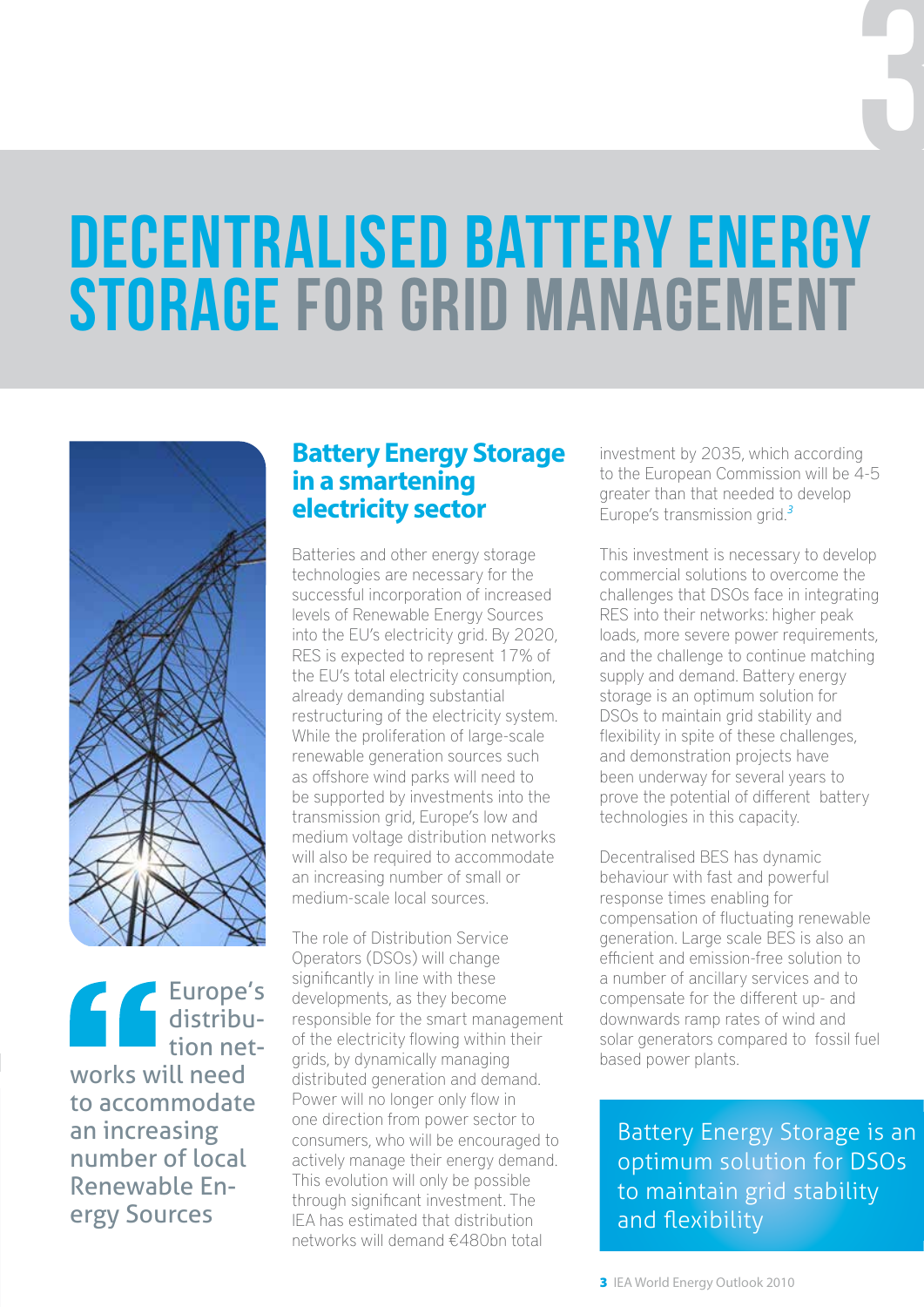

## **Services and Functions of Battery Energy Storage for Grid Operators**

BES offers a wide range of primary and ancillary services and functions for grid operators. These include (non-exhaustive):

#### **Peak shaving in low voltage grid**  *Typical duration is 2 hours, with 1 to 2 cycles per day*

BES can store energy in periods of low demand, and release that energy at periods of high demand. This reduces peak demand in low voltage (LV) electricity grids, and allows grid operators to defer investment into upgrading their network capacity.

#### **Load levelling in LV grid**  *Typical duration would be up to 8 hours*

BES can help grid operators to avoid a fatal overload in power of grid devices, by shifting load from peak to base load periods in order to reduce the maximum currents flowing from the high voltage grid through constrained grid assets.

#### **Integration of renewable energy into the grid** *Numerous small cycles per day*

BES can provide control power to limit fluctuations of feed-in electric power into the low voltage grid, and potentially also for large photovoltaic farms in the middle voltage grid. It can also shave off renewable peak generation in times of high production and low consumption, minimising grid congestion and/or RES curtailment. This function also provides voltage support on distribution feeder lines. This may allow for the deferral of any necessary grid upgrade or extension.

**Frequency regulation** *Numerous small cycles per day, quick response time*

BES can store energy or feed in energy in order to balance a grid area with high frequency instabilities. This defers the need for grid upgrade or extension.

BES can also provide primary reserve capabilities to wind and solar generators, which is crucial in grids with high renewable penetration and subsequent low intertia due to a lack of conventional generation. BES can also optimise reserve power generation from conventional generators.

#### **Voltage control**

*Numerous small cycles per day, quick response time*

BES can help to maintain the voltage profile within a defined range, with the aim to guarantee standard of supply. BES achieves this by storing energy when the voltage is high, and feeding in when voltage is low.

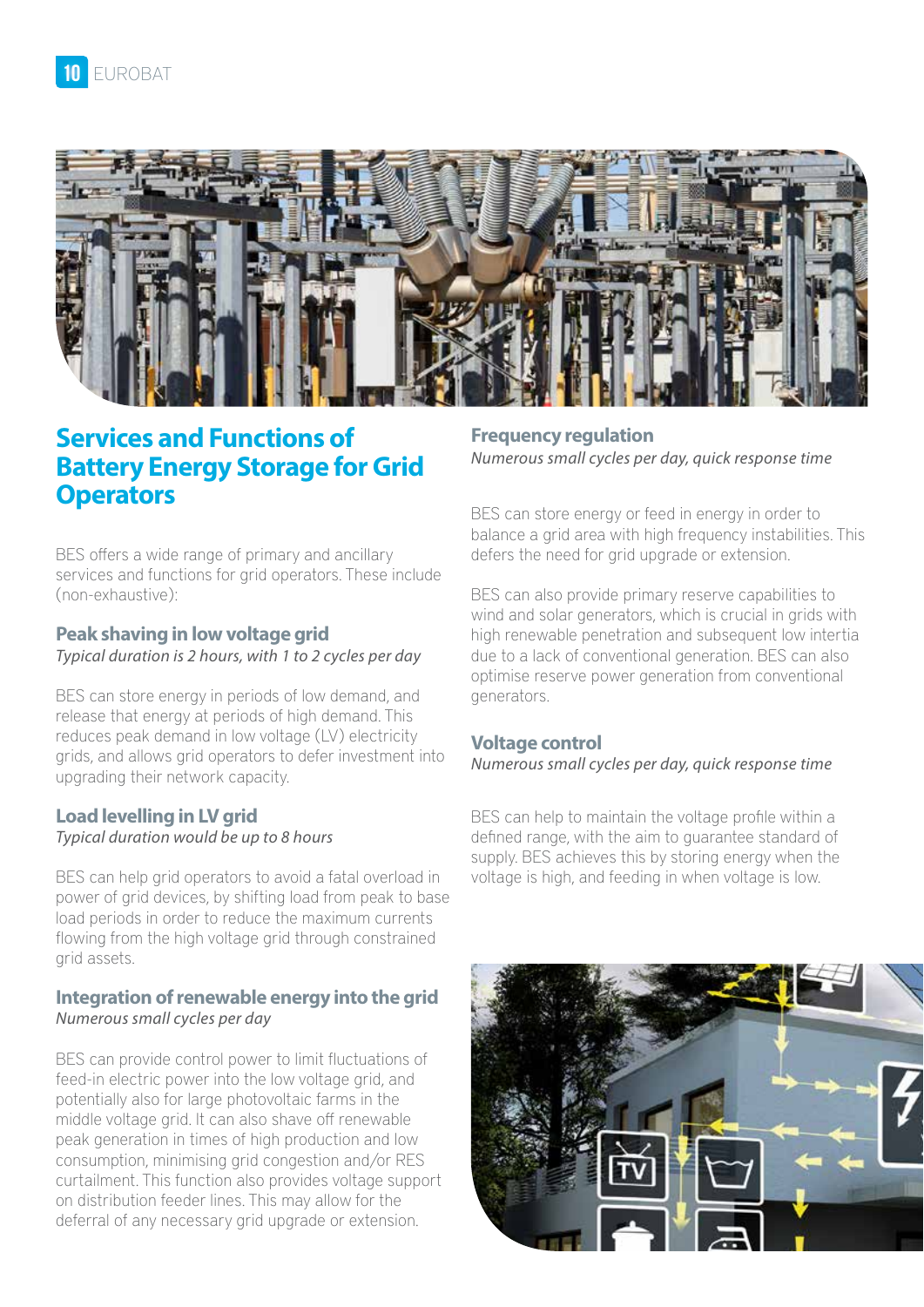# Battery Energy Storage for Homes and Buildings

### **Battery Energy Storage at a customer level**

As the EU's electricity sector develops towards smarter transmission and distribution, consumers will also be encouraged to actively manage their energy demand. Added responsiveness at a customer level will save costs and avoid over-sized distribution grids, increasing overall flexibility for DSOs and improving the economic situation of consumers.

BES in homes and residential buildings allows users to store electricity from local generation (PV panels, small wind turbines etc.) when it is not needed and discharge it when needed. This can increase the percentage of selfconsumed electricity from a maximum 30% without storage to around 70% , optimising efficiency and reducing the amount of additional power needed from the grid. A typical battery to

be used in for households is 2 kWh per installed kWp PV (depending on climate).

In the future, customer-level BES systems have the potential to be aggregated and provide active grid support. This potential will be facilitated by the implementation of International or European connection and communication standards. It will also require further IT improvement. with pooled virtual storage having the potential to be influenced or directed by the real time situation of the grid.

BES allows customers to store energy from local generation and discharge when needed

4



Copyright: Siemens AG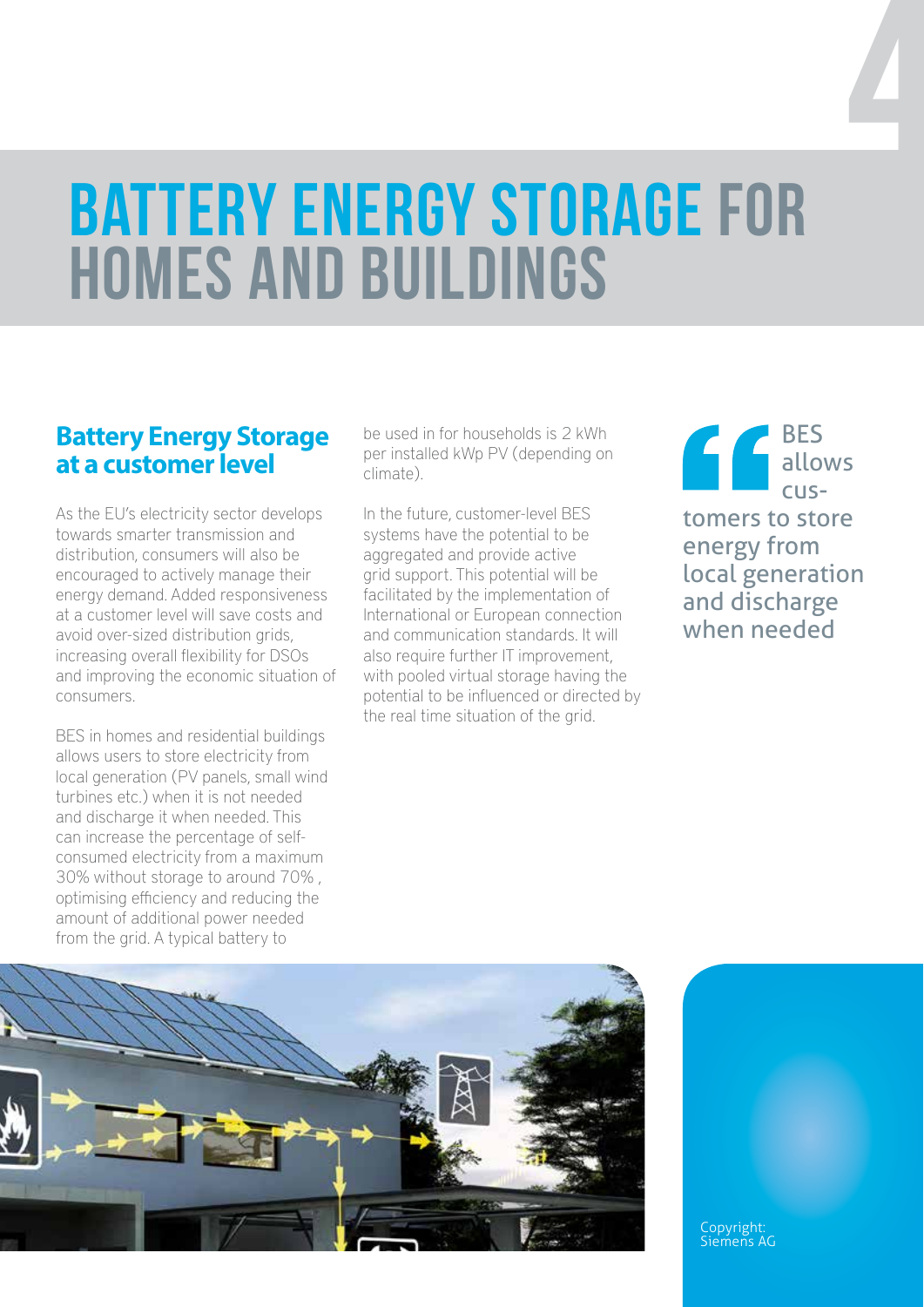

## **Functions of BES in End-user applications**

Small and medium-size users (i.e. households, industry) which use tailored BES as a component in their smart system can benefit in the following ways (non-exhaustive list):

#### **Time-shift for self-consumption**

*Typical duration is 1-6 hours, with typically 1 cycle a day*

BES can provide power during RES non-generation hours, allowing the household or building to increase independency from the electrical-grid. In the mid-term, this could reduce the overall electricity price by smart-metering, where stored energy is discharged during peak load hours when electricity prices are high. The primary renewable energy source will be Photovoltaic

#### **Time-shift for feed-in** *Typical duration is 1-6 hours, with 1 cycle a day*

BES can provide power when renewable energy source supply is below demand or in non-generating hours. It can create economic value through electrical energy trading to (for example) the local utility industry via "storing-sellingconsumption". The primary renewable energy source will be Photovoltaic.

#### **Smoothing of RES feed-in**

*Typical duration ranges from milliseconds to a few minutes, with numerous small cycles per day*

BES has the capacity to smooth RES feed-in by providing, absorbing and delivering power to limit fluctuations of feed-in electricity in the low voltage grid. This will improve overall grid conditions, with higher shares of renewable energy employed. Appropriate energy sources are photovoltaic and wind energy.

#### **Uninterruptible Power Supply (UPS)**

*Typical duration is 15 minutes to 1 hour, with the number of cycles depending on the grid stability*

BES allows for increased power safety in areas with weaker low voltage grids. It has the capacity to provide backup power through the entirety of a power outage period. The number of cycles is dependent on overall grid stability (e.g. in Germany there are only a few minutes of grid failure per year).

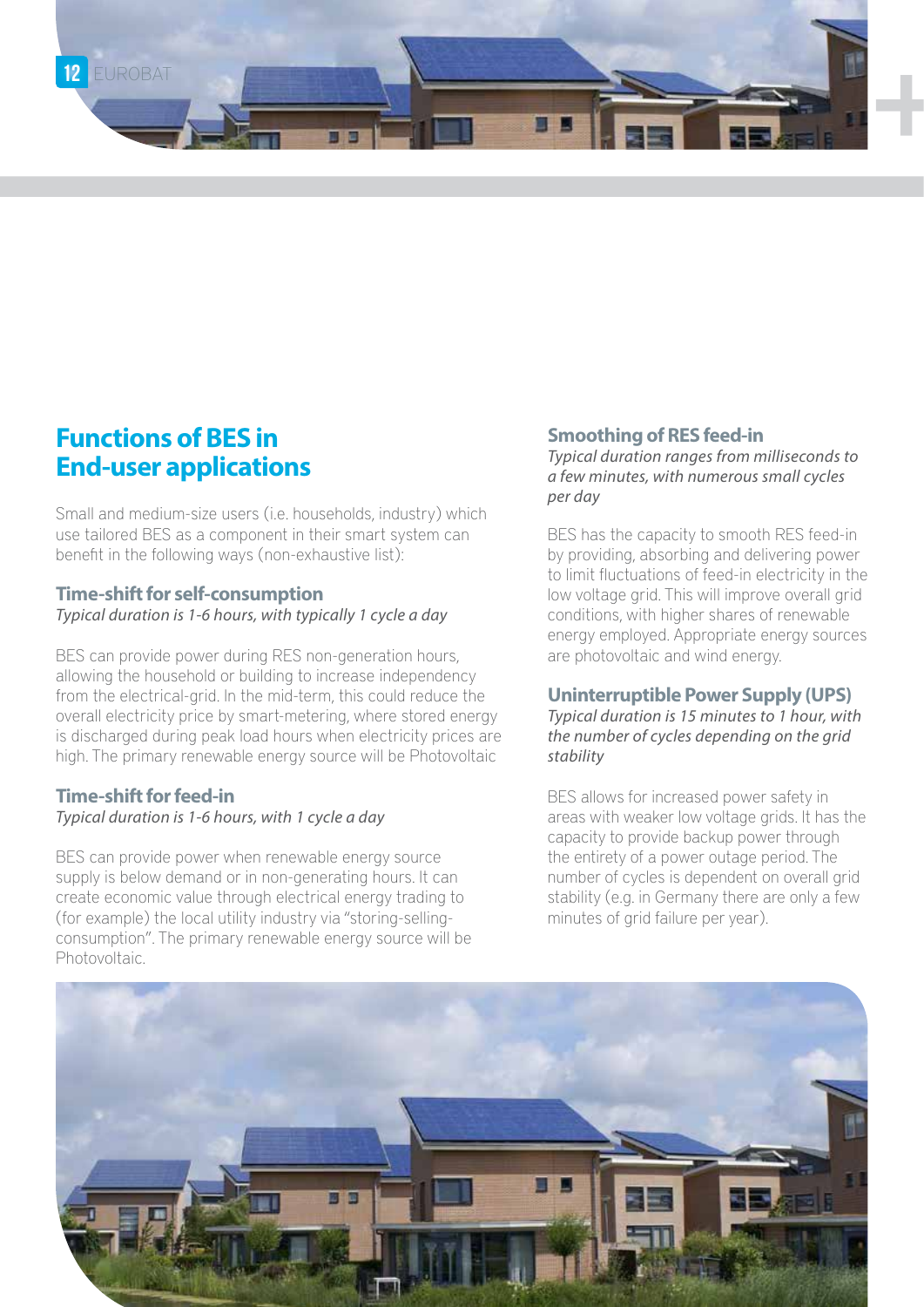## **Improving the short-term business case: German Storage Subsidy Programme**

In May 2013, Germany introduced a €25 million storage subsidiprogamme, providing financial support to all photovoltaic systems containing BES that are installed in Germany in 2013 (with a maximum capacity of 30kW). The pr n May 2013, Germany introduced a €25 million storage subsidy progamme, providing financial support to all photovoltaic systems containing BES that are installed in Germany in 2013 (with a maximum capacity of 30kW). The programme gives principal grants from the Environment Ministry. The subsidies amount to €660/kW of solar power for each system, improving the economic logic for BES take-up in the residential and commercial sector.

EUROBAT welcomes the introduction of storage incentive schemes as a short-term stimulus to encourage increased take-up of BES in renewable energy systems during a difficult financial period; especially in those countries where PV has already reached a high deployment level. Such mechanisms provide a valuable platform for the initial market introduction of BES on distribution and customer levels, already helping utilities to manage with the effects of RES integration.

However, in the long-term, EUROBAT considers that a level playing field should be established to allow for free and fair competition between all storage technologies and other flexibility options. To ensure future sustainability, battery-integrated PV systems must become fully market competitive in their own right, and make economic sense for PV system owners without subsidisation.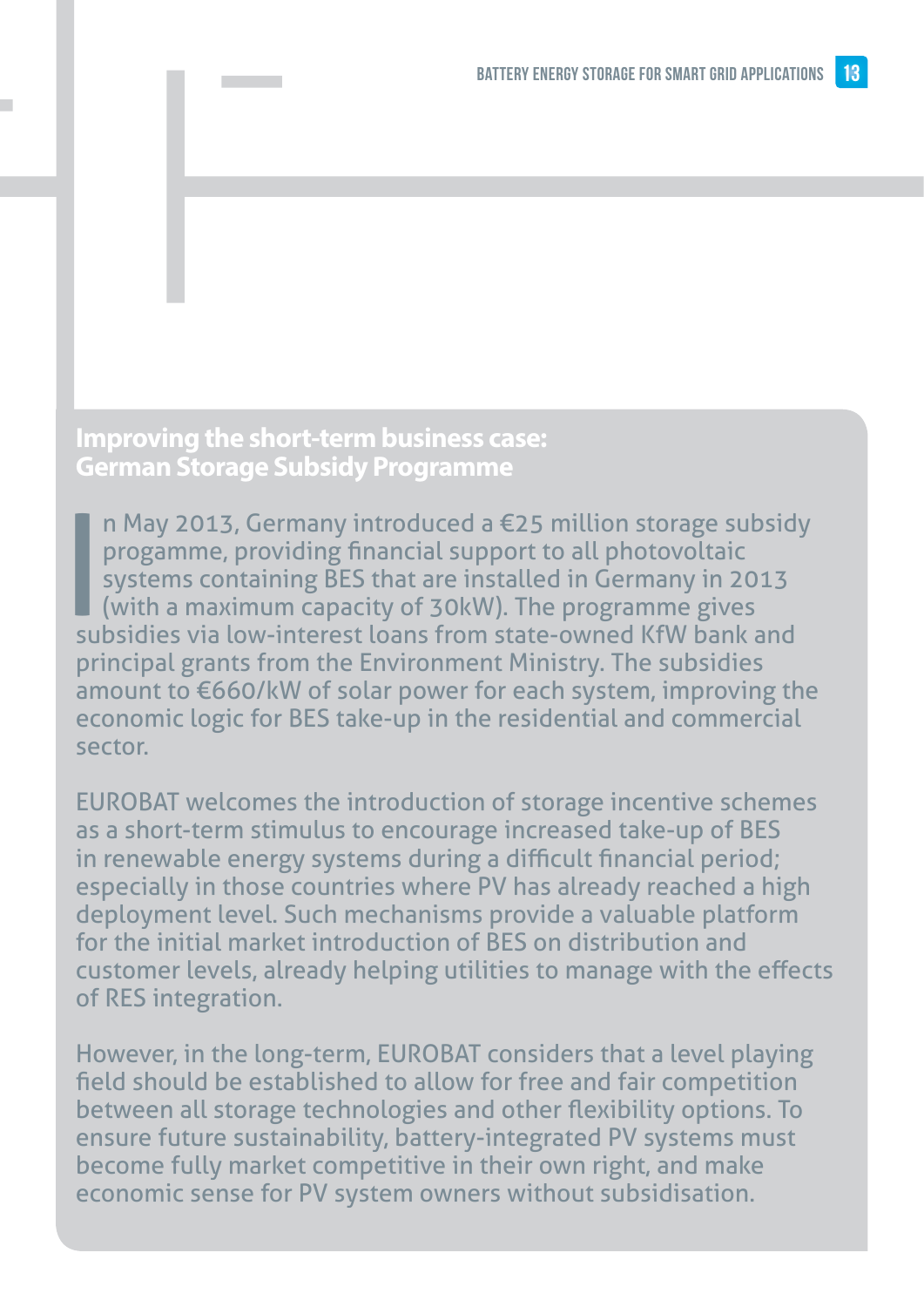# 5

# Overview of Battery **TECHNOLOGIES**

*EUROBAT emphasises that all four battery technologies – Lead-based, Lithium-based, Nickelbased and Sodium-based batteries - can provide distinctive and important functions to grid operators. In addition, each technology has potential for significant further technological and economic improvement in the short to medium-term.*



# **Lead-based Batteries**

Lead-based batteries have been well established in industrial applications for over 100 years, and are well-fitted in several on-grid applications for grid operators and end-users. At present, approximately 80% of the total installed capacity of industrial batteries (for stationary and motive applications) is based on lead-acid technology.

Different designs of Lead-based batteries are available, with an important choice to be made between flooded (vented) Lead-acid batteries requiring maintenance, or maintenancefree valve-regulated Lead-acid (VRLA) batteries.

Lead-based batteries for on-grid BES feature the following performance characteristics:

- Capacity 1 Ah up to  $16,000$  Ah
- Energy density 25-50 Wh/kg (60-40 Wh/l)
- Energy Efficiency Higher than 85%
- Calendar life 20 years
- Cycle life  $>2,000$  cycles @ 80% depth of discharge (state of the art)
- Operation temperature range --30°C up to +50°C

Lead acid cells are robust and less sensitive to application conditions. They can be connected in large battery arrangements without sophisticated management systems. They are further differentiated by a low cost per kWh (typical about 120 to 200 €) to install and low cost per kWh electricity throughput (typical range: 0.1 to 0.15€ per kWh turn over for battery only). In Europe, over 95% of Lead-based batteries are collected and recycled in a closed loop system by the Battery Industry.

# **Further Development**

allable, with an<br>
blead-acid batteries<br>
hance, or maintenance<br>
ated Lead-acid (VRLA)<br>
For grid applications, advanced Le<br>
based batteries (for example AGM<br>
enhanced flooded and VRLA batteries for on-grid BES<br>
enhanced floo For grid applications, advanced Leadbased batteries (for example AGM or enhanced flooded and VRLA batteries) continue to be developed in order to provide increased cycle life, charge acceptance, discharge performance, and cost reduction. Their specific power will be improved with advanced additives to the active materials and lower internal resistance designs; while cycle life will be lengthened through design enhancements such as corrosion-resistant Lead alloy materials and a more intelligent battery operation mode.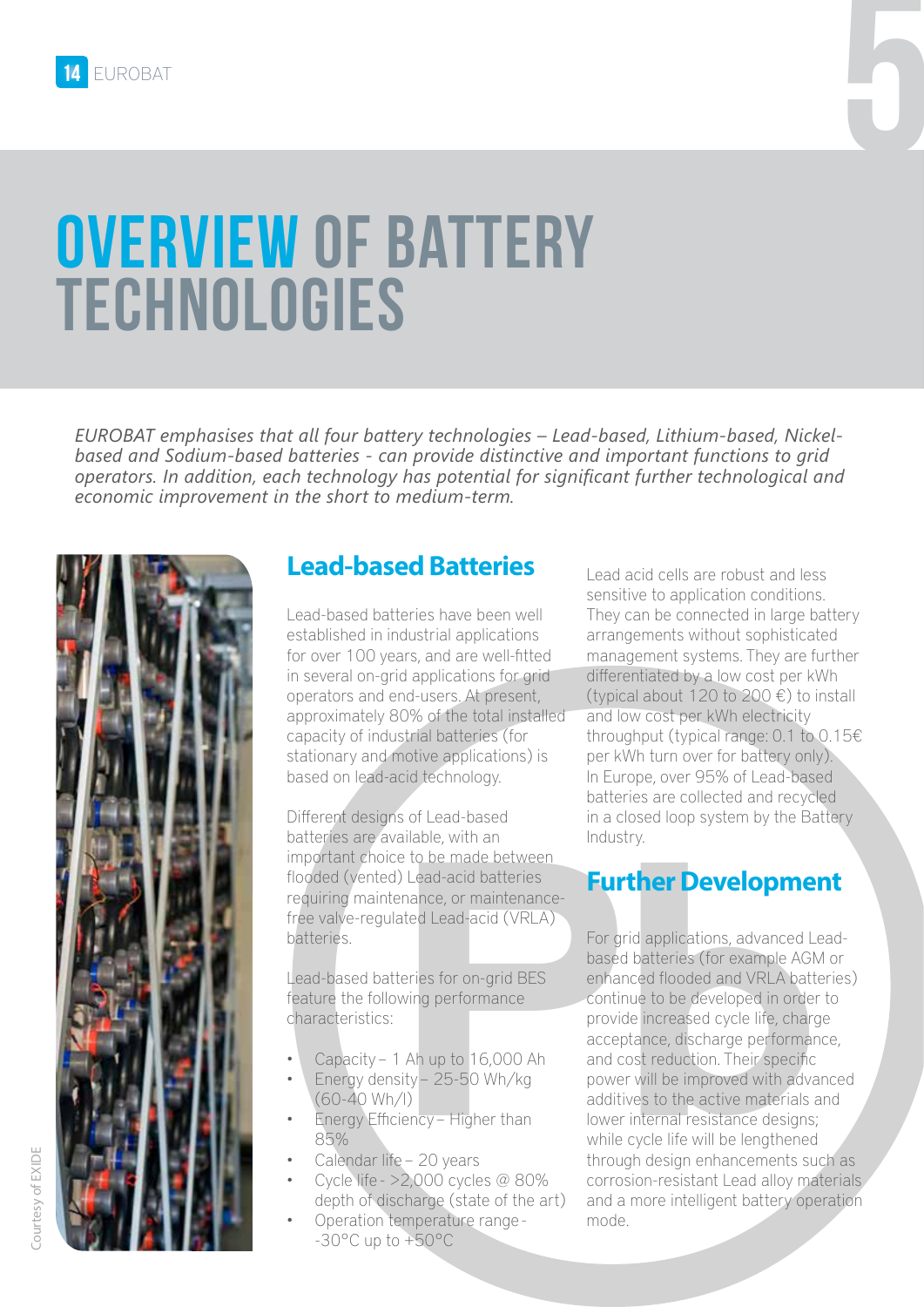

## **Lithium-based Batteries**

Commercialised since the beginning of the 90s, Lithium-ion batteries took over 50% of the small portable market in a few years, and since 2000 have successfully begun to enter industrial markets.

Existing in different chemistries with specific power vs. energy characteristics, Lithium-ion batteries feature:

- High energy density (150-200 kWh/m3, 140 kWh/ton at battery level)
- High efficiency (near 100%)
- Long cycle life ( $>5,000$  cycles @ 80% depth of discharge) combined with long calendar life of 20 years+
- Maintenance-free design
- Versatility: electrodes can be optimized for different power / energy patterns
- SOC & SOH indication (state of charge, state of health

A major advantage of Li-ion technology is its versatility: highly scalable, it can be adapted to practically any voltage. power and energy requirement, with power to energy ratios ranging from very high power (i.e. 10kW / kWh) to very high energy. Li-ion batteries require sophisticated control electronics, which makes the technology somewhat complex on the one hand, but offers precise management and state of

charge control in "smart" applications on the other.

The implementation of Li-ion batteries in the stationary field has significantly increased since 2010 and has benefited from the extensive experience gained in the development of batteries for electric and hybrid vehicles. About 100MW of stationary Li-ion batteries are operating worldwide in grid connected installations. Systems in association with distributed renewable generators from a few kW to several MW, as well as for grid support with voltages up to 6000V have been designed and successfully tested. Recycling processes and installations are in place achieving a recycling efficiency well above 50%.

# **Further Development**

000 cycles @<br>
life of 20 years+<br>
lesign<br>
es can be<br> **Example 10** Technology improvement<br>
power /<br>
increase energy density,<br>
calendar life. Building up<br>
ion (state of<br>
lath<br>
lath<br>
lath<br>
lath<br>
lath<br>
lath and the star system Technology improvements will further increase energy density, cycle and calendar life. Building up of industrial capacity for mass production of industrial size cells and batteries, driven by automotive, energy storage and other mass markets, is poised to reduce system cost in the future. Increased market volume will drive a greater differentiation of system solution offerings for different application fields, along with a strong integration of segment specific system functions.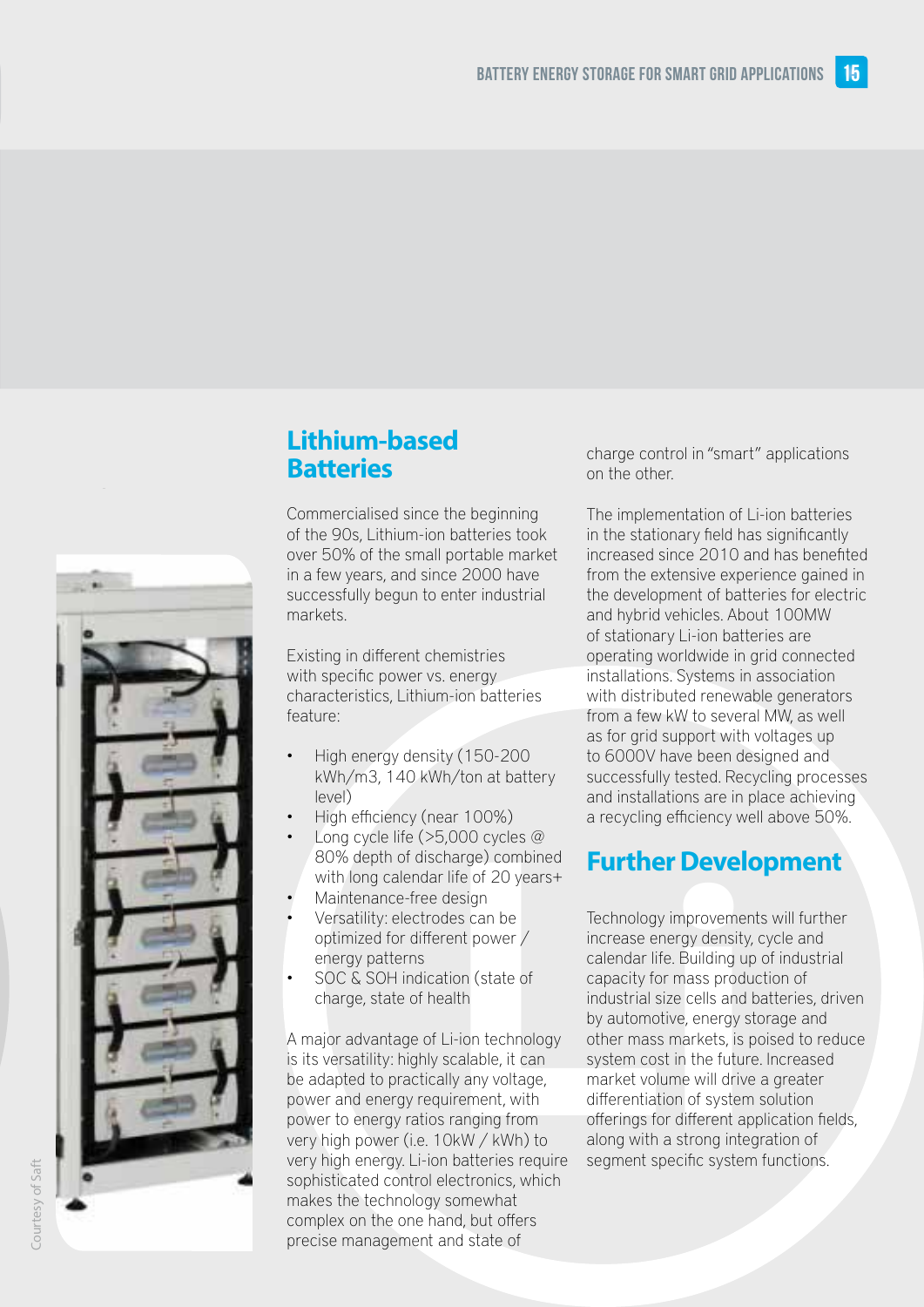# Overview of Battery **TECHNOLOGIES**





# **Nickel-based Batteries**

Nickel-based batteries (Nickelcadmium, Nickel-metal hydride, Nickelhydrogen and Nickel-zinc) are the second most used electrochemical energy storage after Lead-based batteries. They serve special markets where energy must be stored in extreme climate or cycling or fast charging conditions. Different designs are available: pocket, sintered, plastic-bonded, nickel foam, and fiber electrodes. Cells are prismatic or spiral wound cells, flooded (vented) or valveregulated (maintenance free). Alkaline cells can be connected in series and parallel to build battery systems with the desired voltage, energy and power characteristics.

Nickel-cadmium and nickel-metal hydride are the most applied alkaline industrial battery systems. The feature the following performance characteristics:

- Capacity-  $0.5$  Ah  $2,000$  Ah
- Nominal energy density From 20-80Wh/kg (50-300 Wh/l)
- Energy efficiency > 90% (dependent on application)
- Calendar Life 25 years
- Cycle Life  $>3,000$  cycles (of

nominal capacity) Operating temperature range--40°C to +60°C

Alkaline cells are very robust and well suited for operation in critical environments. They can be connected in large strings without need for sophisticated management systems. Their costs range from 250 to 1,000 € per kWh to install. Collection and recycling of used industrial alkaline batteries is close to 100% in Europe.

## **Further Development**

Prismatic or spiral<br>
ance free). Alkaline<br>
ted in series and<br>
future development will focuse<br>
ted in series and<br>
Future development will focuse<br>
energy and power<br>
temperature range and reduced<br>
discharge and costs. Active<br> Future development will focus on increasing cycle life, extending temperature range and reducing selfdischarge and costs. Active materials, collector materials, additive materials, and production methods will be subject of R&D. Because of their performance, reliability, operational safety and durability against adverse environmental influences, alkaline batteries will continue to be irreplaceable in their establish applications.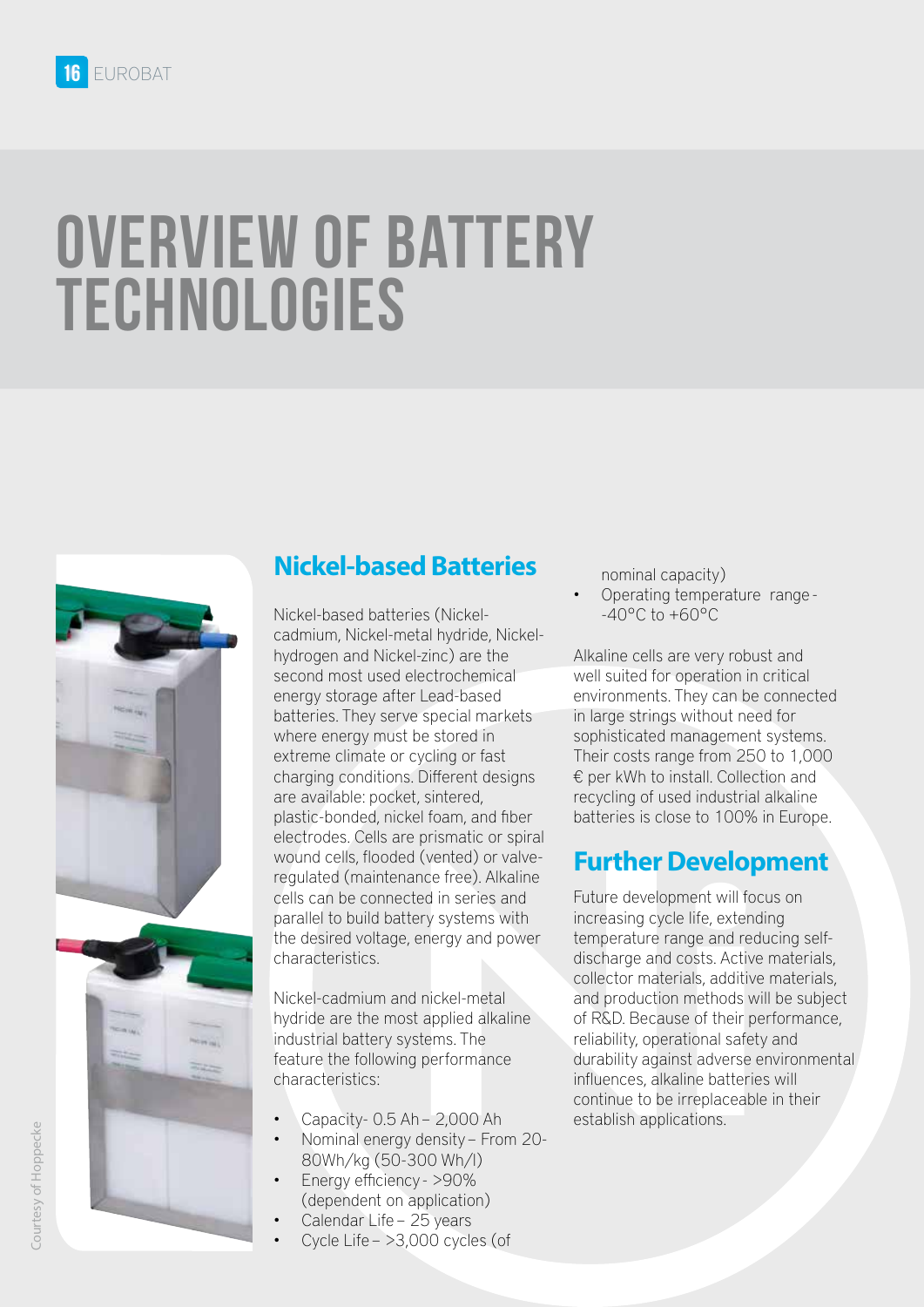

## **Sodium-based Batteries**

Sodium Nickel Chloride (NaNiCl<sub>2</sub>) batteries are a relatively new technology, and were originally introduced in the market for Electric and Hybrid-Electric Vehicles. A wider range of products is now available for stationary back up, railway back up and on-grid/off-grid energy storage.

Several pilot projects have been initiated globally over the last two years (in Europe, the US, Brazil, Korea and Africa) to improve familiarity with the technology and encourage further advancements. Complete turnkey energy storage systems with a power rate up to the MW size and 3 to 6 hours energy are being developed and are currently under test, with the first MW class delivery expected for Summer 2014.

NaNiCl<sub>2</sub>- batteries are marked by high specific energy, a constant performance and cycle life in harsh operating environments, and low maintenance requirement. They feature the following performance characteristics:

Cell capacity- 380v 40Ah

- Nominal energy density 120 Wh/ Kg / 140 Wh/l (battery level)
- Energy efficiency 92% at C/4 rate
- Calendar Life  $10+$  years in stationary float applications at any ambient temperature
- Cycle Life  $>$  4500 cycles @ 80% DOD (SOC 10% to 90%)
- Operating temperature range --30°C to +60°C without power reduction.

# **Further Development**

rojects have been<br>
Ily over the last two<br>
pe, the US, Brazil, Korea<br>
interval interval interval to the technological improvement. The spee<br>
improve familiarity with<br>
a encourage further<br>
interval encourage further<br>
interva After only 15 years in use, there is still extensive potential for further technological improvement. The specific power of NaNiCl<sub>2</sub> batteries is being improved, with advanced additives introduced for the positive active materials and lower resistance of ceramics in the solid electrolyte. Other R&D focuses on improving the recharge power, and on increasing cycle life through design enhancements. Further cost reductions are being realised by automation and process improvement in the manufacturing process, as well as economies of scale from increased production volumes.

Courtesy of FIAMM Courtesy of FIAMM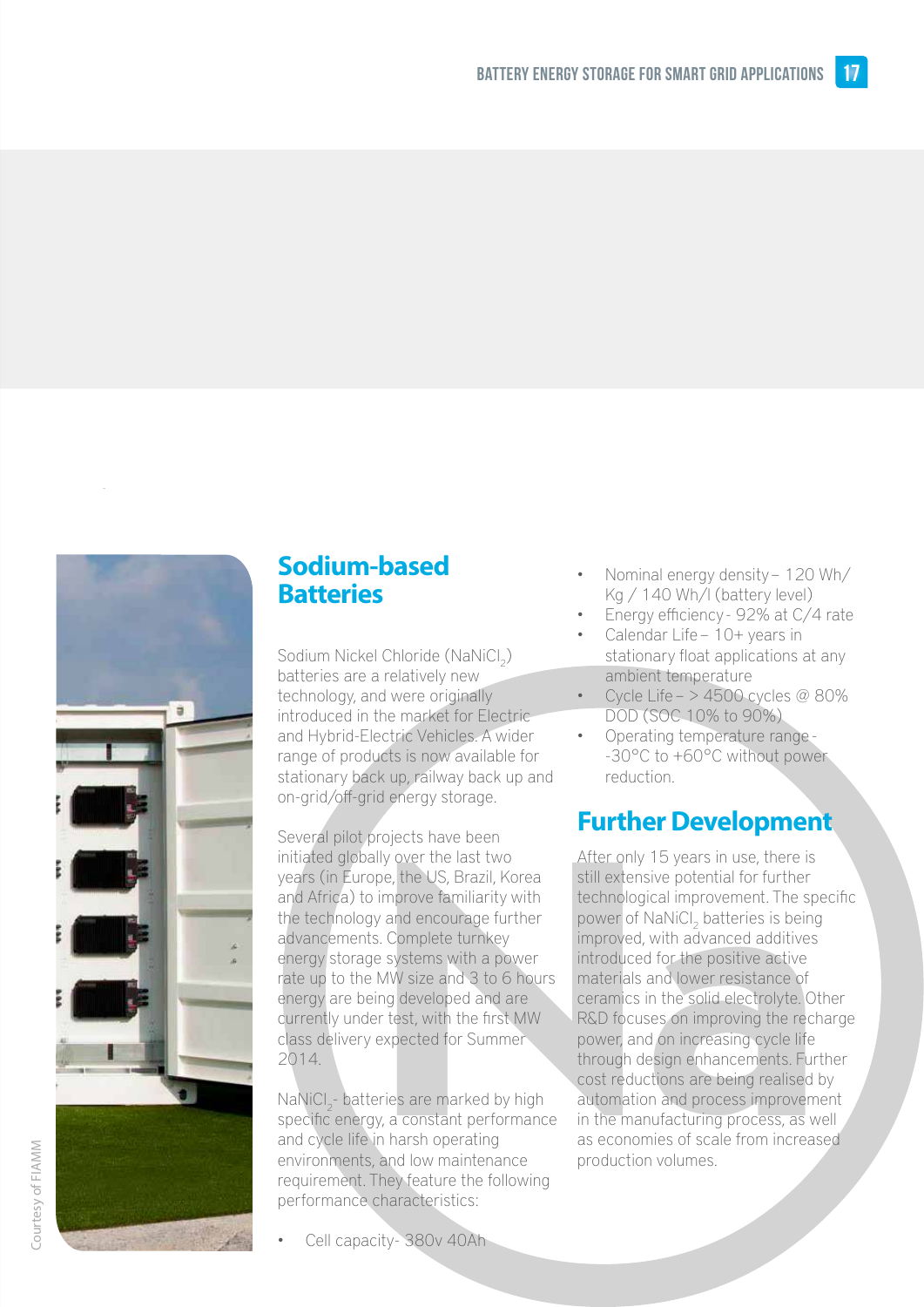# Conclusion and **RECOMMENDATIONS**

*EUROBAT emphasises that batteries of all technologies – Lead, Lithium, Nickel and Sodium – are already available on the market to address the storage needs of TSOs, DSOs and customers at each level of the electricity grid. Decentralised BES provides a mobile and scalable solution to answer specific local problems raised by RES integration at the distribution level of the grid. BES also has a high potential to create interest and momentum at the customer level for endusers. Batteries of all technologies can be implemented in low-risk and environmentally friendly conditions, with high political acceptance*

> Although continued R&D is<br>
> and improve performance,<br>
> implemented to provide on-grid storage needed to further reduce prices and improve performance, each battery technology can be today. Their market introduction and further development should therefore be given immediate support by policy makers and standardisation bodies.

Additionally, to facilitate the shortterm market introduction of BES, especially at distribution and customer levels, EUROBAT makes several recommendations:

EUROBAT therefore considers that as new markets emerge for smarter distributed generation, a level playing field should be implemented to allow energy storage technologies to fairly compete with other flexibility solutions.

4

#### **A market framework for energy storage should be developed at an EU level**

An EU-level market framework for energy storage would allow for the value streams of BES and other storage technologies to be quantified for all actors. Official definitions of energy storage should be included in network codes and relevant EU legislation, and targeted regulatory initiatives should be introduced to minimise market distortions hampering the development and fair competition of storage technologies.

Flexibility should be allowed for individual, but undistortive national approaches.

Key recommendations for developing the European BES market

#### **Decentralised energy storage must be seen as an integral part of the development of Europe's future Smart Grid.**

As the responsibilities of DSOs evolve from the straightfoward management of downstream energy distribution towards the balancing of multi-directional power flows from local RES generation and local demand - decentralised energy storage at distribution and customer levels will quickly become an integral flexibility mechanism to ensure the stability of electricity supply.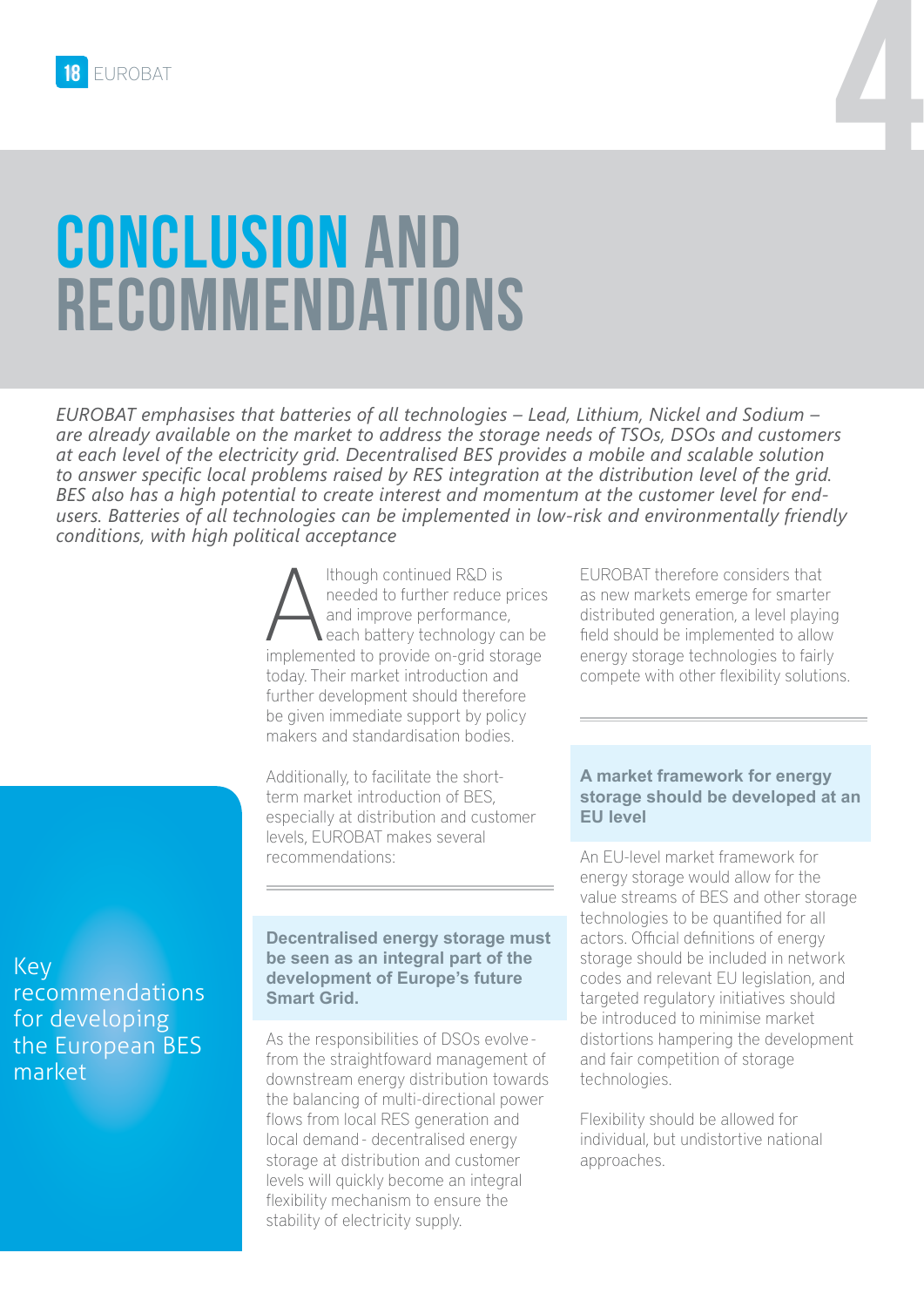

#### **Member States should evaluate the specific potential for deployment of energy storage technologies at all levels of their electricity system.**

In order to succesfully plan for the progressive decarbonisation of their electricity system, Member States will need to evaluate the specific potential for deployment of energy storage technologies within their territory. This potential should be estimated at all levels (generation, transmission, distribution, customer), and for all technologies.

These national analyses can be employed at a European level to more accurately quantify the role that energy storage will need to play in the EU's long-term transition towards a decarbonised power sector.

#### **The further development of Battery Energy Storage should be prioritised in all EU-level R&D initiatives, at both cell and system levels.**

On-grid BES installations are already reaching the European market. Horizon 2020, the European Commission's Framework Programme for Research and Innovation, should include a specific focus on storage technologies to encourage their continued development. Cell-level and systems-level research into all battery technologies will improve the business case for BES at all levels of the grid, and large-scale demonstration projects are necessary to evaluate how BES can best

respond to market needs and the value streams for different actors.

EUROBAT also considers that support for energy storage should be maintained in existing R&D initiatives. including the SET-plan, the European Electricity Grid Initiative (EEGI) and the European Energy Research Alliance (EERA).

#### **Efforts to develop a European market for energy storage should recognise the existing strengths of Europe's manufacturing base**

Although further research and innovation into new and untested storage concepts is undeniably important, EUROBAT advocates that ongoing efforts to develop a European market for energy storage also capitalise on the existing strengths of Europe's manufacturing base.

Lead-based, Lithium-based, Nickel-based and Sodiumbased batteries are well established on the European market for different industrial stationary and motive applications, and are all already capable of providing a portfolio of services to grid operators and end users.

In the short and medium-term, the continued technological and economic improvement of these battery technologies should be prioritised to allow for their adaptation to the changing requirements of on-grid energy storage, and immediate integration into on-grid systems.